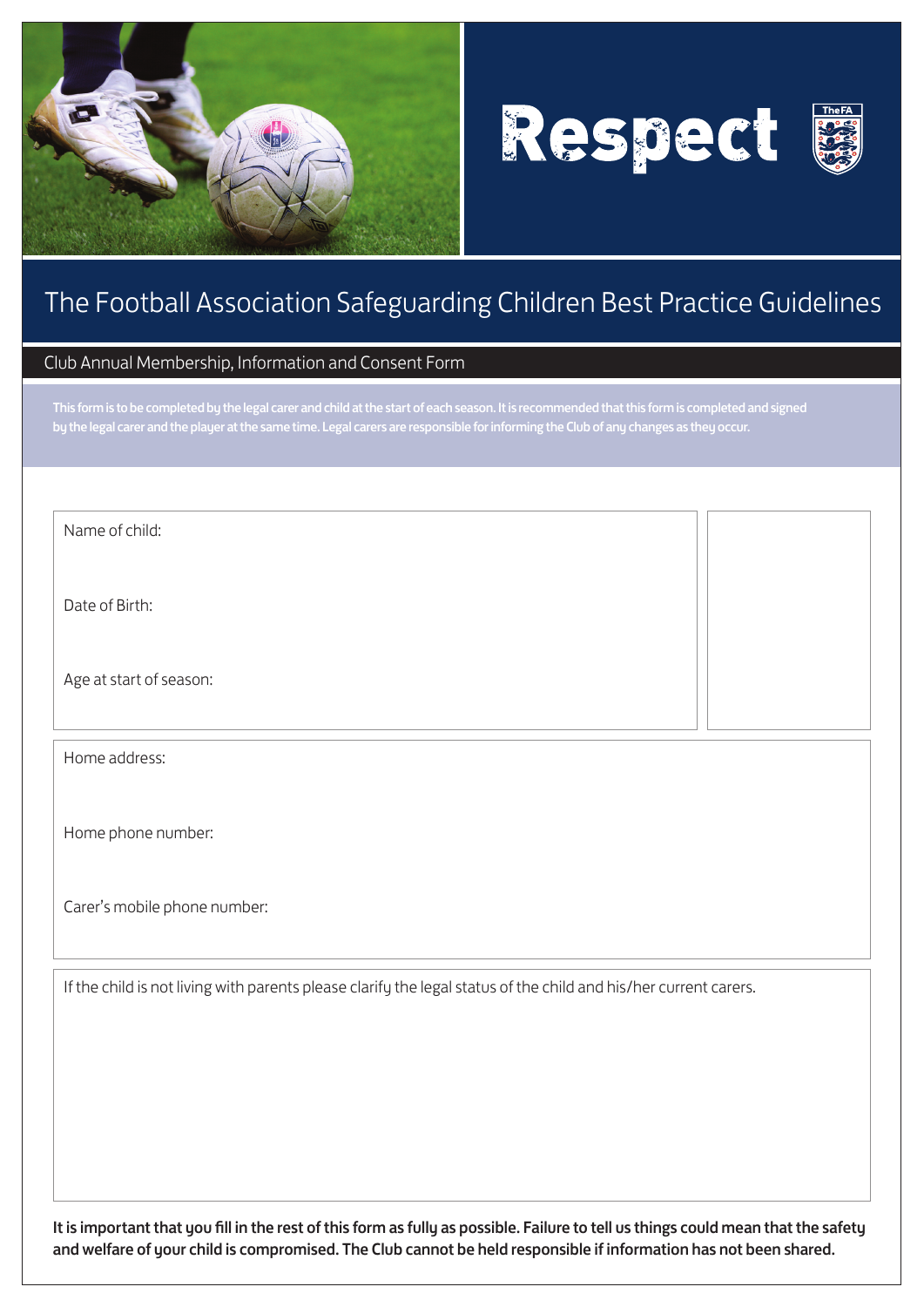# Health Needs

Does your child have any known health needs? E.g. Diabetes, asthma, epilepsy, allergies.

Yes / No

## If yes please complete the section below

## Current Medication

Name:

Dose: Frequency:

What does the Club need to do to help keep your child well e.g. administer planned medication/call ambulance/give snacks? Please be very specific.

Do Club members need any medical training other then First Aid to care for your child? If yes please specify.

Does your child have any access needs? If yes please tell us what we need to do to help him/her.

## Communication

Does your child have any communication needs e.g. non-English speaker/hearing impairment/sign language user/dyslexia. If yes please tell us what we need to do to enable him/her to communicate with us?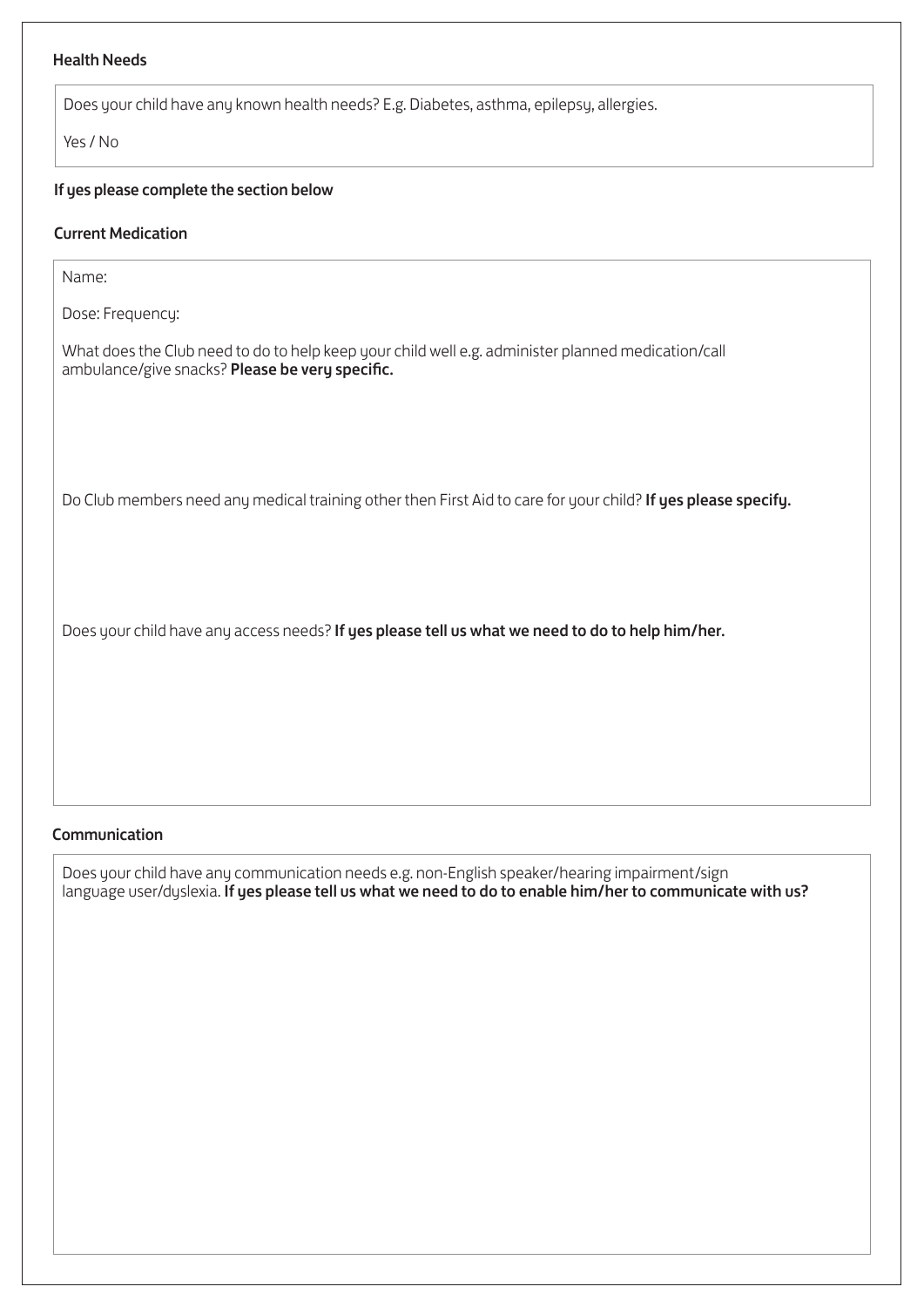## Religion and Culture

Does your child participate in religion or spiritual practice? **Please tell us what it is.** 

What do we need to know to ensure your child's preferences/needs are met e.g. are there any dietary guideline/dress codes we need to follow or support?

## Images

At times the Club may wish to take photos or videos of the team or individuals in it. We adhere to The FA Guidelines to ensure these are safe and respectful and used solely for the purposes for which they are intended, which is promotion and celebration of the activities of the Club and for training purposes. Please indicate if this is acceptable to you

Yes No

If you have any additional information which you wish to share with the Club, please contact the club Designated Person.

#### **Travel**

Arrangements will be made to collect and return children to specific pick up points. The Club's responsibility stops and starts at these points. It is your responsibility to arrange safe travel to and from the pick up points. If you are ever delayed in collecting your child, please make every effort to contact the Club Contact or the escorting helpers so we can discuss arrangements for your child.

## Non-Football Activities

There may be occasions when your child is involved in planned and structured non-football activities such as a trip to the cinema, bowling or participating in a fund raising event. The Club will have collected appropriate information in preparation for the activity (e.g. about the journey, the children's various needs and helper skills), identified any potential risks or dangers, minimised the risks and dangers by careful planning and precautions and made sure we know who is responsible for putting precautions into place (e.g. who will carry the First Aid kit). This process is called a risk assessment.

## Remote Supervision

There may be occasions when your child is involved in planned and structured unsupervised non-football activities (e.g. shopping trips) whilst on tour. Players will only be permitted to participate in these activities if it is considered appropriate to do so. You will be informed prior to the event if any form of remote supervision will take place for such activities and the nature of these activities.

## Water based activities

There may be occasions when your child has the chance to be involved in planned and structured swimming activities. On these occasions appropriate supervision, including qualified lifeguard cover, will be provided.

| I confirm that my son/daughter can swim 50 metres                              | Yes/No |
|--------------------------------------------------------------------------------|--------|
| I confirm that my son/daughter is confident in a pool                          | Yes/No |
| I confirm that my son/daughter is confident in the sea or in open inland water | Yes/No |